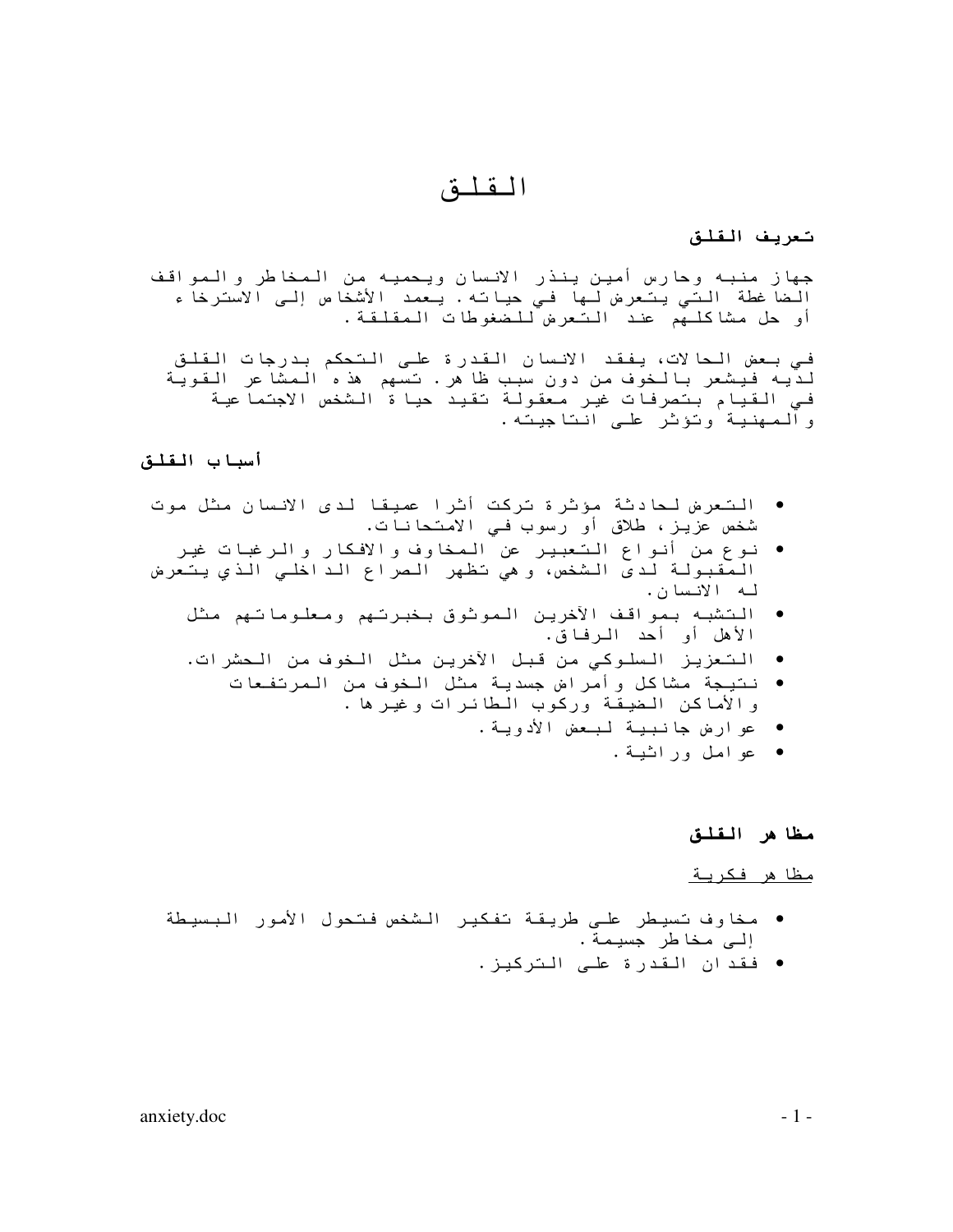<u>مظا هر سلوكبة</u>

- تجنب الشخص للمواقف التى تستفز مشا عر الخوف والاضطراب
	- سرعة المغضب والانفعال
	- إنقطاع في العلاقات الشخصية مع الأخرين

<u>مظا هر جسدية (فيزيولوجية)</u>

تغيير في الأستجابات الفيزيائية للشخص وتتضمن:

1. فقد ان القدرة على النوم (أرق) 2. انقطاع فـي التنفس وضربات قلب سريـعةورجفـة 3. جفاف الفم 4. عسر الهضم 5. أطراف باردة (بدين،قدمين) 6. ضغط دم مرتفع 7. تشنج عضلـى (الراس، الرقبة، الأكتاف، الصدر) يؤدي إلـى الأم في المناطق المدكورة 8. الشعور بالدوار (الدوخة)

أنواع القلق

- نوبة رعب تصيب الشخص قبل أو خلال التعرض لموقف يثير الممخاوف لديه
- نوبة رعب تصيب الشخص بشكل فجائي وبدون سابق إنذار ومن دون معرفة السبب لذلك
	- خوف مستمر من مكروه يصيب الأشخاص المقربين (خاصة ا المعائلة )
- إنشغال وهم دائم بظروف حياتية متنوعة مثل الفشل المدرسي،  $\bullet$ الهم المالي، الرفض الأجتما عي، سوء الطالع (سوء الحظ)
	- الشعور بالـهم من حوادث صغيرة أو كبيرة